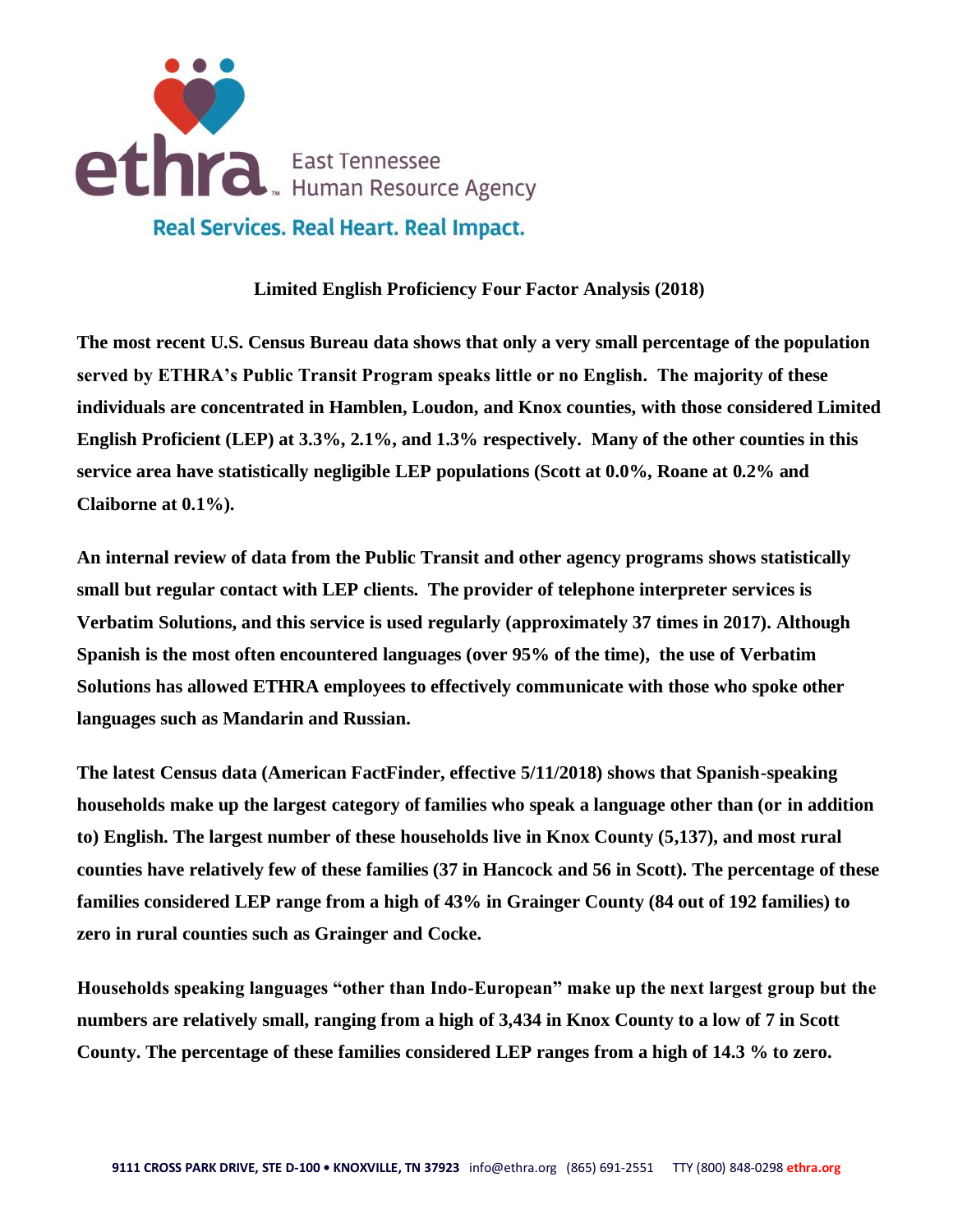**Asian and Pacific Islander languages are in the third largest category although the raw numbers are relatively small, ranging from a high of 2,652 in Knox County to zero in Hancock and Scott Counties. Although the total numbers of these families are small relative to the overall population, the percentage of these households considered LEP can be high (61% in Union County and 43% in Grainger County).** 

**Based on our analysis of demographic data (see attachment) and the demonstrated frequency of contact with LEP clients, the program's most essential documents have been translated into Spanish. These include the agency's Title VI and Equal Opportunity guidelines and complaint procedures. With current online software such as Google Translate, documents can be uploaded and instantly translated into most any other language on an as-needed basis.**

**As an agency receiving both federal and state funds, the ability to effectively serve all clients, including the LEP population, is paramount. Although these expenses are tracked, there is no budgetary limit imposed due to the importance of this mandate.** 

## *(Attachment of LEP Data from U.S. Census Bureau)*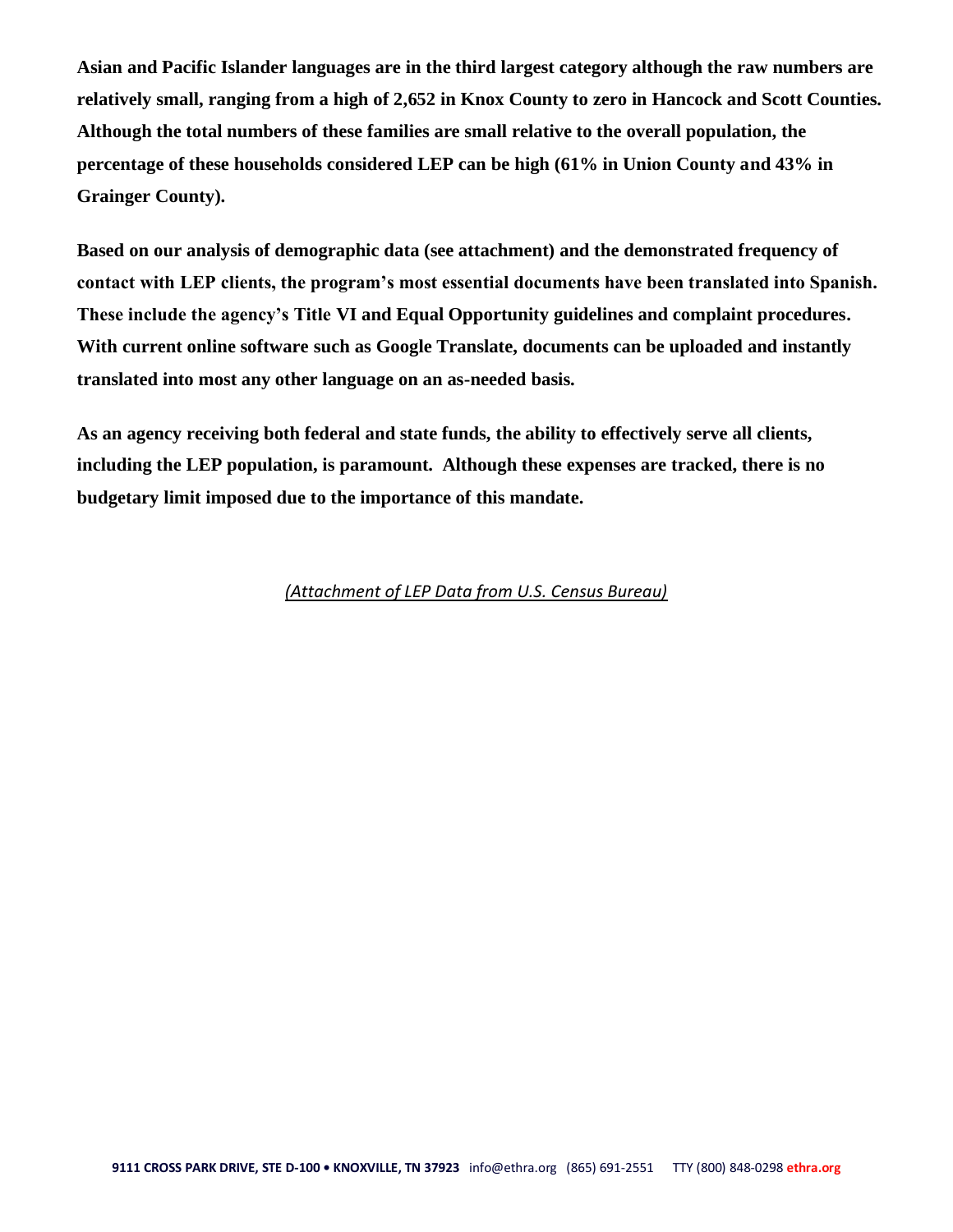|                                                     |                                                                                 |                           |                 |                    | <b>Anderson County, Tennessee</b>                      |                        |                 |                        |
|-----------------------------------------------------|---------------------------------------------------------------------------------|---------------------------|-----------------|--------------------|--------------------------------------------------------|------------------------|-----------------|------------------------|
|                                                     | <b>Limited English-speaking</b><br>households<br><b>Total</b><br><b>Percent</b> |                           |                 |                    | <b>Percent limited English-</b><br>speaking households |                        |                 |                        |
| <b>Subject</b>                                      | <b>Estimate</b>                                                                 | <b>Margin of</b><br>Error | <b>Estimate</b> | Margin of<br>Error | <b>Estimate</b>                                        | <b>Margin of Error</b> | <b>Estimate</b> | <b>Margin of Error</b> |
| All households                                      | 30.660                                                                          | $+/-512$                  | (X)             | (X)                | 220                                                    | $+/-90$                | 0.7%            | $+/-0.3$               |
| Households speaking --                              |                                                                                 |                           |                 |                    |                                                        |                        |                 |                        |
| <b>Spanish</b>                                      | 771                                                                             | $+/-149$                  | 2.5%            | $+/-0.5$           | 102                                                    | $+/-71$                | 13.2%           | $+/-9.0$               |
| <b>Other Indo-European</b><br>languages             | 544                                                                             | $+/-135$                  | 1.8%            | $+/-0.4$           | $\overline{0}$                                         | $+/-28$                | 0.0%            | $+/-5.8$               |
| <b>Asian and Pacific</b><br><b>Island languages</b> | 349                                                                             | $+/-75$                   | 1.1%            | $+/-0.2$           | 118                                                    | $+/-53$                | 33.8%           | $+/-14.2$              |
| <b>Other languages</b>                              | 95                                                                              | $+/-70$                   | 0.3%            | $+/-0.2$           | $\overline{0}$                                         | $+/-28$                | $0.0\%$         | $+/-28.3$              |

|                                                     |                 |                    |                 |                           | <b>Blount County, Tennessee</b>               |                        |                                                        |                        |
|-----------------------------------------------------|-----------------|--------------------|-----------------|---------------------------|-----------------------------------------------|------------------------|--------------------------------------------------------|------------------------|
|                                                     |                 | <b>Total</b>       |                 | <b>Percent</b>            | <b>Limited English-speaking</b><br>households |                        | <b>Percent limited English-</b><br>speaking households |                        |
| <b>Subject</b>                                      | <b>Estimate</b> | Margin of<br>Error | <b>Estimate</b> | <b>Margin of</b><br>Error | <b>Estimate</b>                               | <b>Margin of Error</b> | <b>Estimate</b>                                        | <b>Margin of Error</b> |
| All households                                      | 49.379          | $+/-531$           | (X)             | (X)                       | 436                                           | $+/-134$               | 0.9%                                                   | $+/-0.3$               |
| Households speaking --                              |                 |                    |                 |                           |                                               |                        |                                                        |                        |
| <b>Spanish</b>                                      | 1.027           | $+/-168$           | 2.1%            | $+/-0.3$                  | 268                                           | $+/-116$               | 26.1%                                                  | $+/-10.7$              |
| <b>Other Indo-European</b><br>languages             | 758             | $+/-220$           | 1.5%            | $+/-0.4$                  | 39                                            | $+/-28$                | 5.1%                                                   | $+/-4.0$               |
| <b>Asian and Pacific</b><br><b>Island languages</b> | 311             | $+/-105$           | 0.6%            | $+/-0.2$                  | 118                                           | $+/-72$                | 37.9%                                                  | $+/-18.0$              |
| <b>Other languages</b>                              | 141             | $+/-87$            | 0.3%            | $+/-0.2$                  | 11                                            | $+/-20$                | 7.8%                                                   | $+/-14.9$              |

|                                                     |                 |                    |                 |                    | <b>Campbell County, Tennessee</b>             |                        |                 |                                                        |  |
|-----------------------------------------------------|-----------------|--------------------|-----------------|--------------------|-----------------------------------------------|------------------------|-----------------|--------------------------------------------------------|--|
|                                                     |                 | <b>Total</b>       |                 | <b>Percent</b>     | <b>Limited English-speaking</b><br>households |                        |                 | <b>Percent limited English-</b><br>speaking households |  |
| <b>Subject</b>                                      | <b>Estimate</b> | Margin of<br>Error | <b>Estimate</b> | Margin of<br>Error | <b>Estimate</b>                               | <b>Margin of Error</b> | <b>Estimate</b> | <b>Margin of Error</b>                                 |  |
| All households                                      | 15,902          | $+/-416$           | (X)             | (X)                | 46                                            | $+/-47$                | 0.3%            | $+/-0.3$                                               |  |
| Households speaking --                              |                 |                    |                 |                    |                                               |                        |                 |                                                        |  |
| <b>Spanish</b>                                      | 127             | $+/-70$            | 0.8%            | $+/-0.4$           | 26                                            | $+/-38$                | 20.5%           | $+/-23.8$                                              |  |
| <b>Other Indo-European</b><br>languages             | 73              | $+/-52$            | 0.5%            | $+/-0.3$           | 9                                             | $+/-13$                | 12.3%           | $+/-17.7$                                              |  |
| <b>Asian and Pacific</b><br><b>Island languages</b> | 27              | $+/-26$            | 0.2%            | $+/-0.2$           | 11                                            | $+/-18$                | 40.7%           | $+/-56.9$                                              |  |
| <b>Other languages</b>                              | 4               | $+/-6$             | 0.0%            | $+/-0.1$           | $\overline{0}$                                | $+/-25$                | $0.0\%$         | $+/-100.0$                                             |  |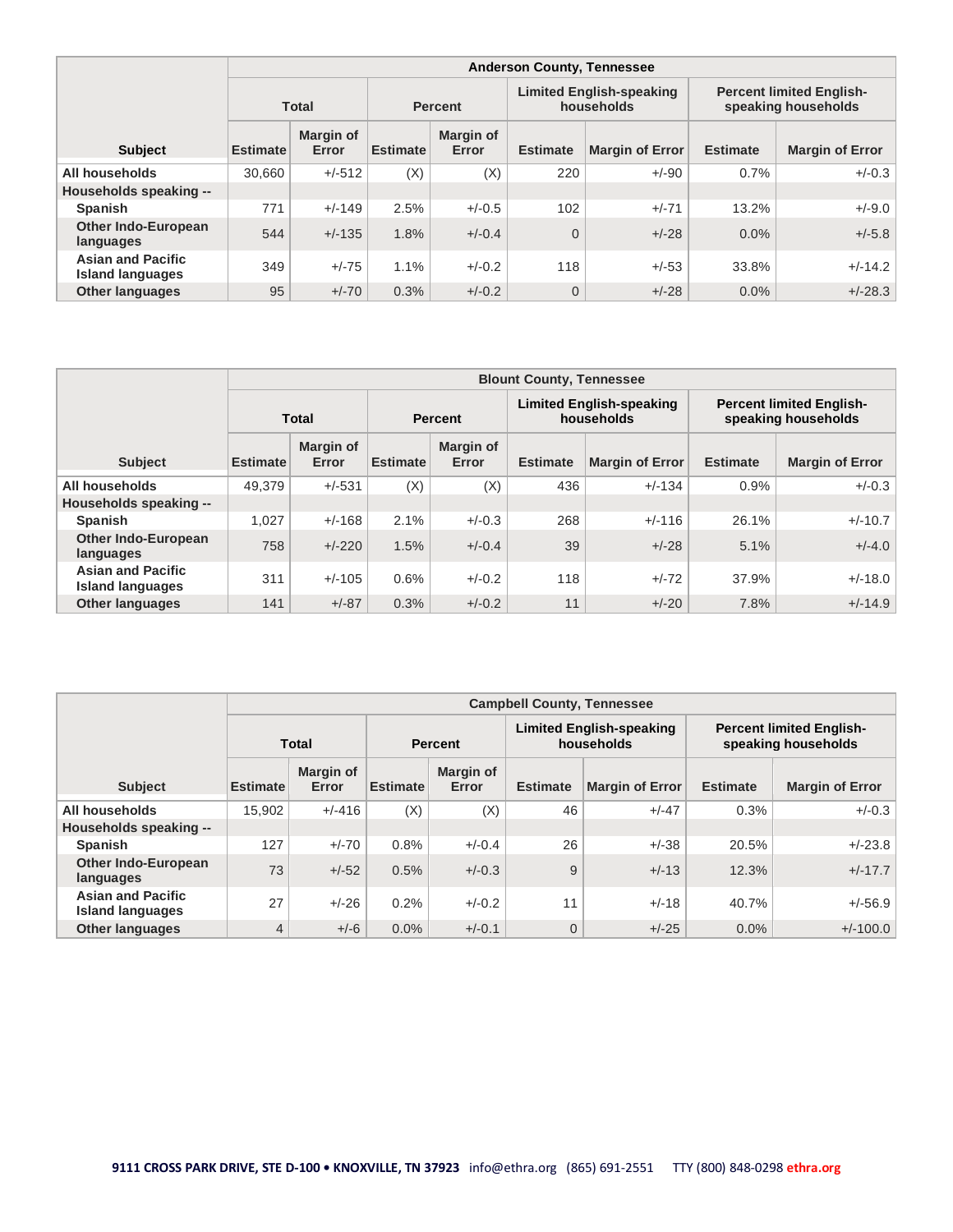|                                                     |                 |                    |                 |                           | <b>Claiborne County, Tennessee</b>            |                        |                                                        |                        |
|-----------------------------------------------------|-----------------|--------------------|-----------------|---------------------------|-----------------------------------------------|------------------------|--------------------------------------------------------|------------------------|
|                                                     |                 | <b>Total</b>       | <b>Percent</b>  |                           | <b>Limited English-speaking</b><br>households |                        | <b>Percent limited English-</b><br>speaking households |                        |
| <b>Subject</b>                                      | <b>Estimate</b> | Margin of<br>Error | <b>Estimate</b> | <b>Margin of</b><br>Error | <b>Estimate</b>                               | <b>Margin of Error</b> | <b>Estimate</b>                                        | <b>Margin of Error</b> |
| All households                                      | 12.783          | $+/-307$           | (X)             | (X)                       | 9                                             | $+/-19$                | 0.1%                                                   | $+/-0.2$               |
| Households speaking --                              |                 |                    |                 |                           |                                               |                        |                                                        |                        |
| <b>Spanish</b>                                      | 84              | $+/-35$            | 0.7%            | $+/-0.3$                  | $\mathbf 0$                                   | $+/-25$                | 0.0%                                                   | $+/-31.0$              |
| <b>Other Indo-European</b><br>languages             | 94              | $+/-49$            | 0.7%            | $+/-0.4$                  | 9                                             | $+/-19$                | 9.6%                                                   | $+/-19.4$              |
| <b>Asian and Pacific</b><br><b>Island languages</b> | 39              | $+/-29$            | 0.3%            | $+/-0.2$                  | $\mathbf 0$                                   | $+/-25$                | 0.0%                                                   | $+/-47.5$              |
| <b>Other languages</b>                              | 34              | $+/-29$            | 0.3%            | $+/-0.2$                  | $\overline{0}$                                | $+/-25$                | 0.0%                                                   | $+/-50.9$              |

 $\ll$   $\langle$   $\rangle$   $\rangle$ 

|                                              |                 |                           |                 |                                  | <b>Cocke County, Tennessee</b> |                                               |                 |                                                       |  |
|----------------------------------------------|-----------------|---------------------------|-----------------|----------------------------------|--------------------------------|-----------------------------------------------|-----------------|-------------------------------------------------------|--|
|                                              |                 | <b>Total</b>              |                 | Percent                          |                                | <b>Limited English-speaking</b><br>households |                 | <b>Percent limited English-speaking</b><br>households |  |
| <b>Subject</b>                               | <b>Estimate</b> | Margin of<br><b>Error</b> | <b>Estimate</b> | <b>Margin of</b><br><b>Error</b> | <b>Estimate</b>                | <b>Margin of Error</b>                        | <b>Estimate</b> | <b>Margin of Error</b>                                |  |
| All households                               | 14,564          | $+/-437$                  | (X)             | (X)                              | $\theta$                       | $+/-25$                                       | $0.0\%$         | $+/-0.2$                                              |  |
| Households speaking --                       |                 |                           |                 |                                  |                                |                                               |                 |                                                       |  |
| <b>Spanish</b>                               | 212             | $+/-86$                   | 1.5%            | $+/-0.6$                         | $\overline{0}$                 | $+/-25$                                       | $0.0\%$         | $+/-14.2$                                             |  |
| <b>Other Indo-European</b><br>languages      | 100             | $+/-57$                   | 0.7%            | $+/-0.4$                         | $\overline{0}$                 | $+/-25$                                       | $0.0\%$         | $+/-27.2$                                             |  |
| <b>Asian and Pacific Island</b><br>languages | 31              | $+/-33$                   | 0.2%            | $+/-0.2$                         | $\overline{0}$                 | $+/-25$                                       | $0.0\%$         | $+/-53.3$                                             |  |
| <b>Other languages</b>                       | 9               | $+/-14$                   | 0.1%            | $+/-0.1$                         | $\boldsymbol{0}$               | $+/-25$                                       | $0.0\%$         | $+/-98.9$                                             |  |

|                                                     |                                |                    |          |                    | <b>Grainger County, Tennessee</b> |                                               |                 |                                                        |
|-----------------------------------------------------|--------------------------------|--------------------|----------|--------------------|-----------------------------------|-----------------------------------------------|-----------------|--------------------------------------------------------|
|                                                     | <b>Total</b><br><b>Percent</b> |                    |          |                    |                                   | <b>Limited English-speaking</b><br>households |                 | <b>Percent limited English-</b><br>speaking households |
| <b>Subject</b>                                      | <b>Estimate</b>                | Margin of<br>Error | Estimate | Margin of<br>Error | <b>Estimate</b>                   | <b>Margin of Error</b>                        | <b>Estimate</b> | <b>Margin of Error</b>                                 |
| All households                                      | 8.865                          | $+/-242$           | (X)      | (X)                | 96                                | $+/-51$                                       | 1.1%            | $+/-0.6$                                               |
| Households speaking --                              |                                |                    |          |                    |                                   |                                               |                 |                                                        |
| <b>Spanish</b>                                      | 192                            | $+/-50$            | 2.2%     | $+/-0.6$           | 84                                | $+/-44$                                       | 43.8%           | $+/-25.4$                                              |
| <b>Other Indo-European</b><br>languages             | 71                             | $+/-41$            | 0.8%     | $+/-0.5$           | $\overline{0}$                    | $+/-22$                                       | $0.0\%$         | $+/-34.8$                                              |
| <b>Asian and Pacific</b><br><b>Island languages</b> | 28                             | $+/-23$            | 0.3%     | $+/-0.3$           | 12                                | $+/-22$                                       | 42.9%           | $+/-57.1$                                              |
| <b>Other languages</b>                              | 3                              | $+/-5$             | 0.0%     | $+/-0.1$           | $\overline{0}$                    | $+/-22$                                       | 0.0%            | $+/-100.0$                                             |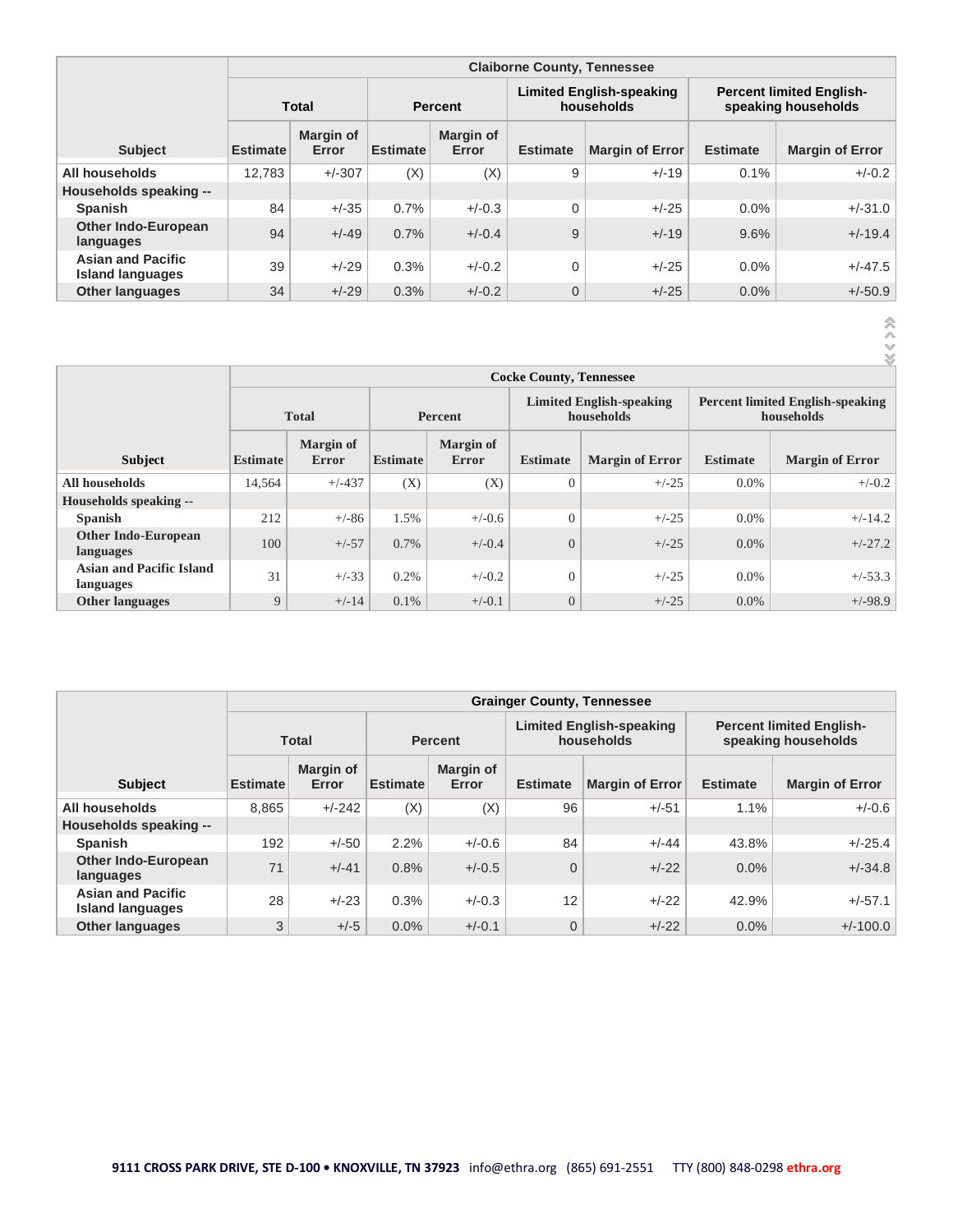|                                                     |                                                                                 |                           |                                                        |                    | <b>Hamblen County, Tennessee</b> |                        |                 |                        |
|-----------------------------------------------------|---------------------------------------------------------------------------------|---------------------------|--------------------------------------------------------|--------------------|----------------------------------|------------------------|-----------------|------------------------|
|                                                     | <b>Limited English-speaking</b><br>households<br><b>Total</b><br><b>Percent</b> |                           | <b>Percent limited English-</b><br>speaking households |                    |                                  |                        |                 |                        |
| <b>Subject</b>                                      | <b>Estimate</b>                                                                 | <b>Margin of</b><br>Error | <b>Estimate</b>                                        | Margin of<br>Error | <b>Estimate</b>                  | <b>Margin of Error</b> | <b>Estimate</b> | <b>Margin of Error</b> |
| All households                                      | 24.442                                                                          | $+/-409$                  | (X)                                                    | (X)                | 808                              | $+/-172$               | 3.3%            | $+/-0.7$               |
| Households speaking --                              |                                                                                 |                           |                                                        |                    |                                  |                        |                 |                        |
| <b>Spanish</b>                                      | 2,014                                                                           | $+/-244$                  | 8.2%                                                   | $+/-1.0$           | 748                              | $+/-179$               | 37.1%           | $+/-9.1$               |
| <b>Other Indo-European</b><br>languages             | 228                                                                             | $+/-97$                   | 0.9%                                                   | $+/-0.4$           | 12                               | $+/-19$                | 5.3%            | $+/-8.4$               |
| <b>Asian and Pacific</b><br><b>Island languages</b> | 185                                                                             | $+/-63$                   | 0.8%                                                   | $+/-0.3$           | 48                               | $+/-45$                | 25.9%           | $+/-24.5$              |
| <b>Other languages</b>                              | 52                                                                              | $+/-54$                   | 0.2%                                                   | $+/-0.2$           | $\overline{0}$                   | $+/-28$                | $0.0\%$         | $+/-41.1$              |

|                                                     |                 |                    |                 |                    | <b>Hancock County, Tennessee</b> |                                               |                                                        |                        |
|-----------------------------------------------------|-----------------|--------------------|-----------------|--------------------|----------------------------------|-----------------------------------------------|--------------------------------------------------------|------------------------|
|                                                     |                 | <b>Total</b>       |                 | <b>Percent</b>     |                                  | <b>Limited English-speaking</b><br>households | <b>Percent limited English-</b><br>speaking households |                        |
| <b>Subject</b>                                      | <b>Estimate</b> | Margin of<br>Error | <b>Estimate</b> | Margin of<br>Error | <b>Estimate</b>                  | <b>Margin of Error</b>                        | <b>Estimate</b>                                        | <b>Margin of Error</b> |
| All households                                      | 2.751           | $+/-139$           | (X)             | (X)                | $\Omega$                         | $+/-17$                                       | $0.0\%$                                                | $+/-1.2$               |
| Households speaking --                              |                 |                    |                 |                    |                                  |                                               |                                                        |                        |
| <b>Spanish</b>                                      | 37              | $+/-35$            | 1.3%            | $+/-1.2$           | $\Omega$                         | $+/-17$                                       | $0.0\%$                                                | $+/-48.8$              |
| <b>Other Indo-European</b><br>languages             | 23              | $+/-26$            | 0.8%            | $+/-0.9$           | $\Omega$                         | $+/-17$                                       | $0.0\%$                                                | $+/-61.8$              |
| <b>Asian and Pacific</b><br><b>Island languages</b> | $\Omega$        | $+/-17$            | $0.0\%$         | $+/-1.2$           | $\Omega$                         | $+/-17$                                       | -                                                      | $***$                  |
| <b>Other languages</b>                              | 6               | $+/-10$            | 0.2%            | $+/-0.4$           | $\overline{0}$                   | $+/-17$                                       | $0.0\%$                                                | $+/-100.0$             |

|                                                     |                 |                           |                 |                    | Jefferson County, Tennessee                   |                        |                                                        |                        |
|-----------------------------------------------------|-----------------|---------------------------|-----------------|--------------------|-----------------------------------------------|------------------------|--------------------------------------------------------|------------------------|
|                                                     |                 | <b>Total</b>              |                 | <b>Percent</b>     | <b>Limited English-speaking</b><br>households |                        | <b>Percent limited English-</b><br>speaking households |                        |
| <b>Subject</b>                                      | <b>Estimate</b> | <b>Margin of</b><br>Error | <b>Estimate</b> | Margin of<br>Error | <b>Estimate</b>                               | <b>Margin of Error</b> | <b>Estimate</b>                                        | <b>Margin of Error</b> |
| All households                                      | 19.767          | $+/-454$                  | (X)             | (X)                | 135                                           | $+/-62$                | 0.7%                                                   | $+/-0.3$               |
| Households speaking --                              |                 |                           |                 |                    |                                               |                        |                                                        |                        |
| <b>Spanish</b>                                      | 481             | $+/-103$                  | 2.4%            | $+/-0.5$           | 105                                           | $+/-53$                | 21.8%                                                  | $+/-11.0$              |
| <b>Other Indo-European</b><br>languages             | 198             | $+/-70$                   | 1.0%            | $+/-0.4$           | $\overline{0}$                                | $+/-28$                | $0.0\%$                                                | $+/-15.1$              |
| <b>Asian and Pacific</b><br><b>Island languages</b> | 70              | $+/-66$                   | 0.4%            | $+/-0.3$           | 12                                            | $+/-21$                | 17.1%                                                  | $+/-32.9$              |
| <b>Other languages</b>                              | 18              | $+/-25$                   | 0.1%            | $+/-0.1$           | 18                                            | $+/-25$                | 100.0%                                                 | $+/-69.9$              |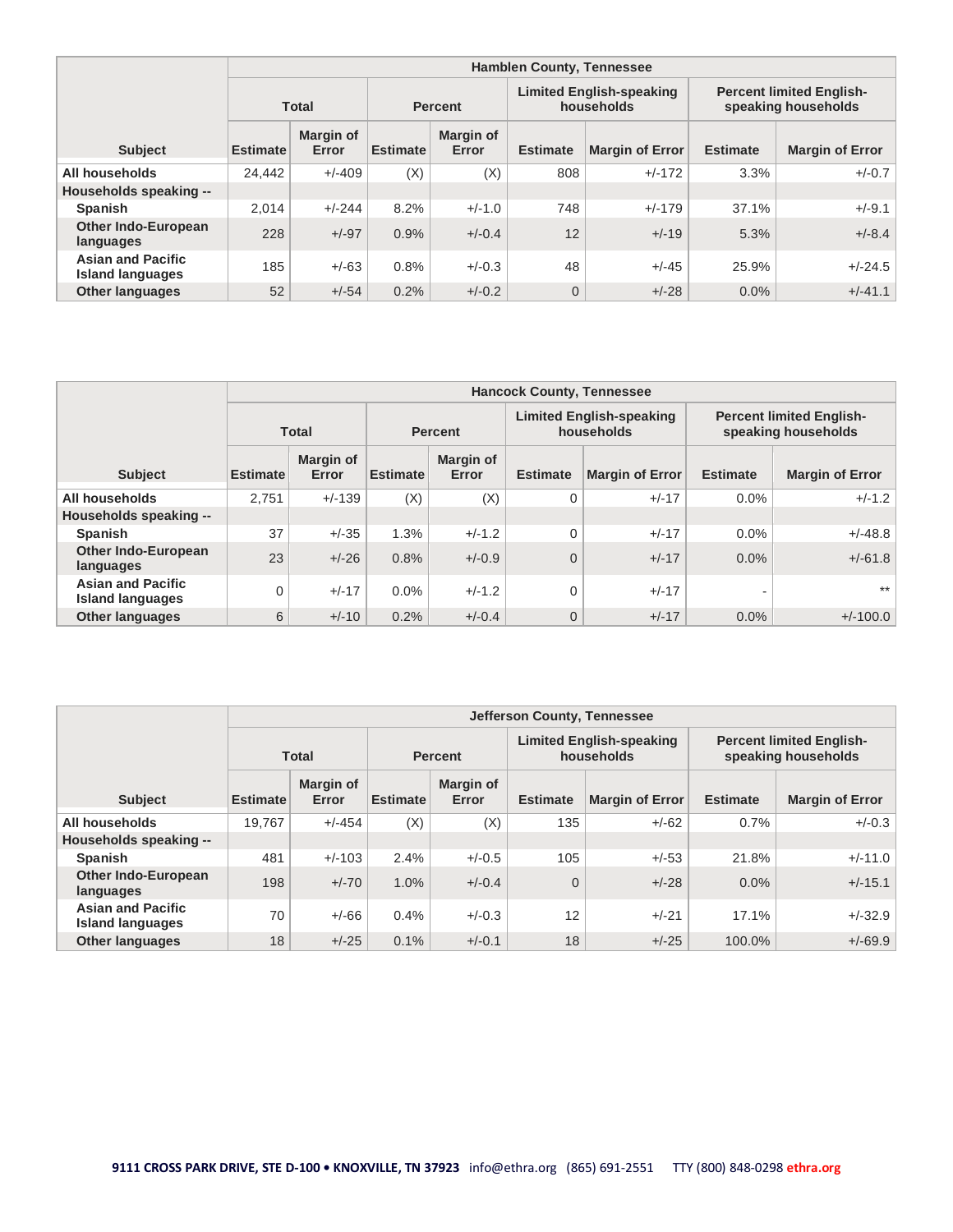|                                                     |                 |                    |                 |                    | <b>Knox County, Tennessee</b> |                                               |                 |                                                        |  |
|-----------------------------------------------------|-----------------|--------------------|-----------------|--------------------|-------------------------------|-----------------------------------------------|-----------------|--------------------------------------------------------|--|
|                                                     |                 | <b>Total</b>       |                 | <b>Percent</b>     |                               | <b>Limited English-speaking</b><br>households |                 | <b>Percent limited English-</b><br>speaking households |  |
| <b>Subject</b>                                      | <b>Estimate</b> | Margin of<br>Error | <b>Estimate</b> | Margin of<br>Error | <b>Estimate</b>               | <b>Margin of Error</b>                        | <b>Estimate</b> | <b>Margin of Error</b>                                 |  |
| All households                                      | 181.336         | $+/-1.075$         | (X)             | (X)                | 2,379                         | $+/-339$                                      | 1.3%            | $+/-0.2$                                               |  |
| Households speaking --                              |                 |                    |                 |                    |                               |                                               |                 |                                                        |  |
| <b>Spanish</b>                                      | 5,137           | $+/-350$           | 2.8%            | $+/-0.2$           | 1,347                         | $+/-244$                                      | 26.2%           | $+/-4.6$                                               |  |
| <b>Other Indo-European</b><br>languages             | 3.434           | $+/-307$           | 1.9%            | $+/-0.2$           | 216                           | $+/-71$                                       | 6.3%            | $+/-2.0$                                               |  |
| <b>Asian and Pacific</b><br><b>Island languages</b> | 2,652           | $+/-293$           | 1.5%            | $+/-0.2$           | 562                           | $+/-142$                                      | 21.2%           | $+/-4.8$                                               |  |
| <b>Other languages</b>                              | 1,198           | $+/-260$           | 0.7%            | $+/-0.1$           | 254                           | $+/-118$                                      | 21.2%           | $+/-8.8$                                               |  |

|                                                     |                 |                    |                 |                    | <b>Loudon County, Tennessee</b> |                                               |                                                        |                        |
|-----------------------------------------------------|-----------------|--------------------|-----------------|--------------------|---------------------------------|-----------------------------------------------|--------------------------------------------------------|------------------------|
|                                                     |                 | <b>Total</b>       |                 | <b>Percent</b>     |                                 | <b>Limited English-speaking</b><br>households | <b>Percent limited English-</b><br>speaking households |                        |
| <b>Subject</b>                                      | <b>Estimate</b> | Margin of<br>Error | <b>Estimate</b> | Margin of<br>Error | <b>Estimate</b>                 | <b>Margin of Error</b>                        | <b>Estimate</b>                                        | <b>Margin of Error</b> |
| All households                                      | 20.060          | $+/-336$           | (X)             | (X)                | 418                             | $+/-128$                                      | 2.1%                                                   | $+/-0.6$               |
| Households speaking --                              |                 |                    |                 |                    |                                 |                                               |                                                        |                        |
| <b>Spanish</b>                                      | 1.201           | $+/-173$           | 6.0%            | $+/-0.8$           | 418                             | $+/-128$                                      | 34.8%                                                  | $+/-10.6$              |
| <b>Other Indo-European</b><br>languages             | 210             | $+/-111$           | 1.0%            | $+/-0.6$           | $\Omega$                        | $+/-28$                                       | $0.0\%$                                                | $+/-14.3$              |
| <b>Asian and Pacific</b><br><b>Island languages</b> | 71              | $+/-50$            | 0.4%            | $+/-0.3$           | $\Omega$                        | $+/-28$                                       | $0.0\%$                                                | $+/-34.8$              |
| <b>Other languages</b>                              | 3               | $+/-5$             | $0.0\%$         | $+/-0.1$           | $\overline{0}$                  | $+/-28$                                       | $0.0\%$                                                | $+/-100.0$             |

|                                                     |                 |                           |                 |                           | <b>Monroe County, Tennessee</b>               |                        |                                                        |                        |
|-----------------------------------------------------|-----------------|---------------------------|-----------------|---------------------------|-----------------------------------------------|------------------------|--------------------------------------------------------|------------------------|
|                                                     |                 | <b>Total</b>              | <b>Percent</b>  |                           | <b>Limited English-speaking</b><br>households |                        | <b>Percent limited English-</b><br>speaking households |                        |
| <b>Subject</b>                                      | <b>Estimate</b> | <b>Margin of</b><br>Error | <b>Estimate</b> | <b>Margin of</b><br>Error | <b>Estimate</b>                               | <b>Margin of Error</b> | <b>Estimate</b>                                        | <b>Margin of Error</b> |
| All households                                      | 17.311          | $+/-464$                  | (X)             | (X)                       | 77                                            | $+/-76$                | 0.4%                                                   | $+/-0.4$               |
| Households speaking --                              |                 |                           |                 |                           |                                               |                        |                                                        |                        |
| <b>Spanish</b>                                      | 431             | $+/-104$                  | 2.5%            | $+/-0.6$                  | 77                                            | $+/-76$                | 17.9%                                                  | $+/-16.4$              |
| <b>Other Indo-European</b><br>languages             | 190             | $+/-86$                   | 1.1%            | $+/-0.5$                  | $\overline{0}$                                | $+/-25$                | $0.0\%$                                                | $+/-15.7$              |
| <b>Asian and Pacific</b><br><b>Island languages</b> | 31              | $+/-34$                   | 0.2%            | $+/-0.2$                  | 0                                             | $+/-25$                | $0.0\%$                                                | $+/-53.3$              |
| <b>Other languages</b>                              | 34              | $+/-37$                   | 0.2%            | $+/-0.2$                  | 0                                             | $+/-25$                | 0.0%                                                   | $+/-50.9$              |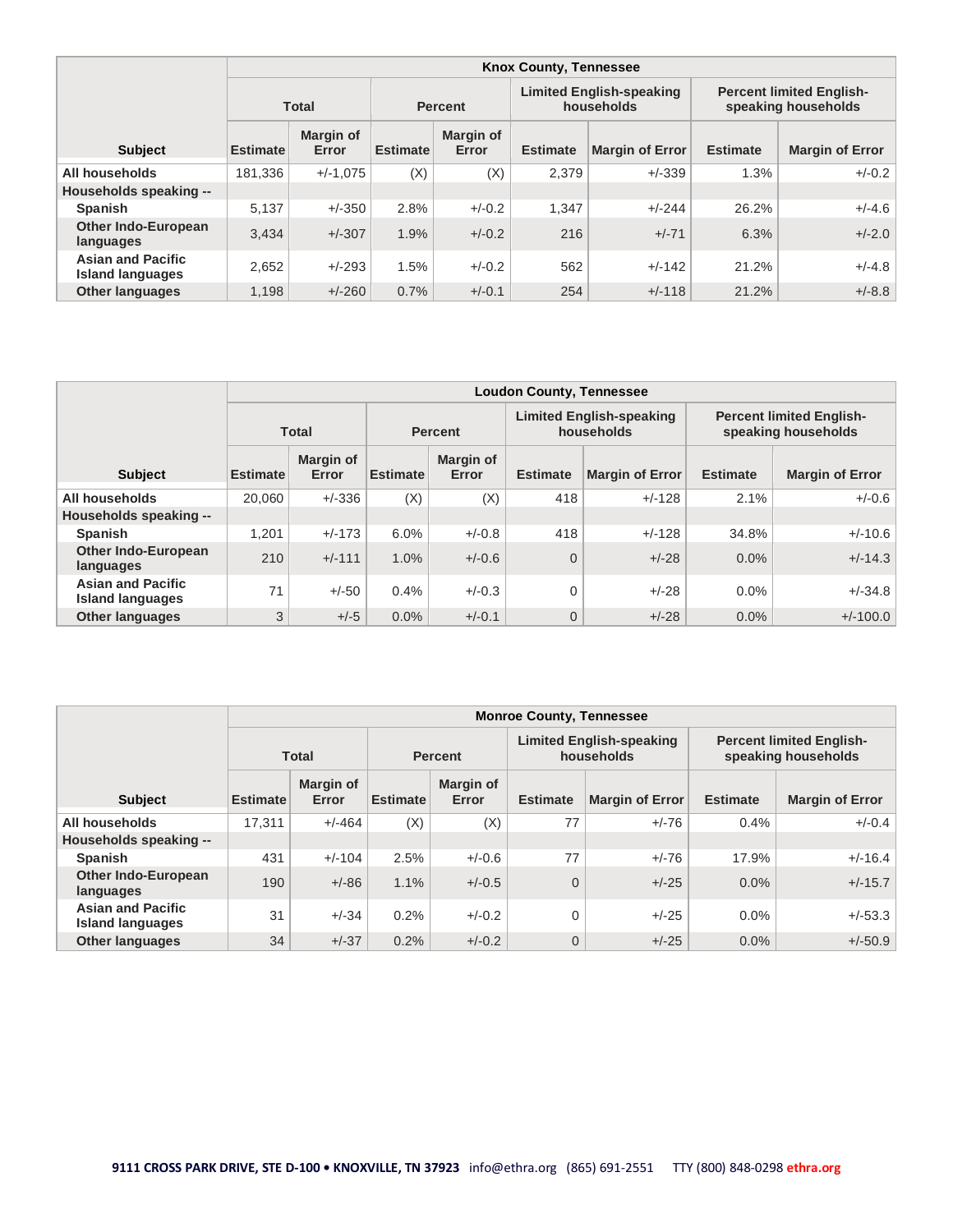|                                                     | <b>Morgan County, Tennessee</b>                                                 |                           |                 |                                                        |                 |                        |                 |                        |  |  |  |
|-----------------------------------------------------|---------------------------------------------------------------------------------|---------------------------|-----------------|--------------------------------------------------------|-----------------|------------------------|-----------------|------------------------|--|--|--|
|                                                     | <b>Limited English-speaking</b><br>households<br><b>Total</b><br><b>Percent</b> |                           |                 | <b>Percent limited English-</b><br>speaking households |                 |                        |                 |                        |  |  |  |
| <b>Subject</b>                                      | <b>Estimate</b>                                                                 | <b>Margin of</b><br>Error | <b>Estimate</b> | <b>Margin of</b><br>Error                              | <b>Estimate</b> | <b>Margin of Error</b> | <b>Estimate</b> | <b>Margin of Error</b> |  |  |  |
| All households                                      | 7.221                                                                           | $+/-237$                  | (X)             | (X)                                                    | 7               | $+/-9$                 | 0.1%            | $+/-0.1$               |  |  |  |
| Households speaking --                              |                                                                                 |                           |                 |                                                        |                 |                        |                 |                        |  |  |  |
| <b>Spanish</b>                                      | 60                                                                              | $+/-34$                   | 0.8%            | $+/-0.5$                                               | 4               | $+/-9$                 | 6.7%            | $+/-17.6$              |  |  |  |
| <b>Other Indo-European</b><br>languages             | 109                                                                             | $+/-54$                   | 1.5%            | $+/-0.8$                                               | 3               | $+/-4$                 | 2.8%            | $+/-4.2$               |  |  |  |
| <b>Asian and Pacific</b><br><b>Island languages</b> | $\overline{4}$                                                                  | $+/-7$                    | 0.1%            | $+/-0.1$                                               | 0               | $+/-22$                | $0.0\%$         | $+/-100.0$             |  |  |  |
| <b>Other languages</b>                              | 23                                                                              | $+/-32$                   | 0.3%            | $+/-0.4$                                               | 0               | $+/-22$                | $0.0\%$         | $+/-61.8$              |  |  |  |

|                                                     | <b>Roane County, Tennessee</b> |                           |          |                                                                 |                 |                        |                                                        |                        |  |  |  |
|-----------------------------------------------------|--------------------------------|---------------------------|----------|-----------------------------------------------------------------|-----------------|------------------------|--------------------------------------------------------|------------------------|--|--|--|
|                                                     |                                | <b>Total</b>              |          | <b>Limited English-speaking</b><br>households<br><b>Percent</b> |                 |                        | <b>Percent limited English-</b><br>speaking households |                        |  |  |  |
| <b>Subject</b>                                      | <b>Estimate</b>                | <b>Margin of</b><br>Error | Estimate | Margin of<br>Error                                              | <b>Estimate</b> | <b>Margin of Error</b> | <b>Estimate</b>                                        | <b>Margin of Error</b> |  |  |  |
| All households                                      | 21.532                         | $+/-494$                  | (X)      | (X)                                                             | 38              | $+/-50$                | 0.2%                                                   | $+/-0.2$               |  |  |  |
| Households speaking --                              |                                |                           |          |                                                                 |                 |                        |                                                        |                        |  |  |  |
| <b>Spanish</b>                                      | 431                            | $+/-107$                  | 2.0%     | $+/-0.5$                                                        | 38              | $+/-50$                | 8.8%                                                   | $+/-10.8$              |  |  |  |
| <b>Other Indo-European</b><br>languages             | 154                            | $+/-75$                   | 0.7%     | $+/-0.3$                                                        | $\overline{0}$  | $+/-28$                | $0.0\%$                                                | $+/-18.9$              |  |  |  |
| <b>Asian and Pacific</b><br><b>Island languages</b> | 38                             | $+/-36$                   | 0.2%     | $+/-0.2$                                                        | 0               | $+/-28$                | $0.0\%$                                                | $+/-48.1$              |  |  |  |
| <b>Other languages</b>                              | 11                             | $+/-17$                   | 0.1%     | $+/-0.1$                                                        | 0               | $+/-28$                | $0.0\%$                                                | $+/-89.4$              |  |  |  |

|                                                     | <b>Scott County, Tennessee</b> |                    |                 |                    |                                               |                        |                                                        |                        |  |  |  |
|-----------------------------------------------------|--------------------------------|--------------------|-----------------|--------------------|-----------------------------------------------|------------------------|--------------------------------------------------------|------------------------|--|--|--|
|                                                     |                                | <b>Total</b>       |                 | <b>Percent</b>     | <b>Limited English-speaking</b><br>households |                        | <b>Percent limited English-</b><br>speaking households |                        |  |  |  |
| <b>Subject</b>                                      | <b>Estimate</b>                | Margin of<br>Error | <b>Estimate</b> | Margin of<br>Error | <b>Estimate</b>                               | <b>Margin of Error</b> | <b>Estimate</b>                                        | <b>Margin of Error</b> |  |  |  |
| All households                                      | 8,368                          | $+/-292$           | (X)             | (X)                | $\Omega$                                      | $+/-22$                | 0.0%                                                   | $+/-0.4$               |  |  |  |
| Households speaking --                              |                                |                    |                 |                    |                                               |                        |                                                        |                        |  |  |  |
| <b>Spanish</b>                                      | 56                             | $+/-53$            | 0.7%            | $+/-0.6$           | $\Omega$                                      | $+/-22$                | 0.0%                                                   | $+/-39.6$              |  |  |  |
| <b>Other Indo-European</b><br>languages             | $\overline{ }$                 | $+/-9$             | 0.1%            | $+/-0.1$           | $\overline{0}$                                | $+/-22$                | 0.0%                                                   | $+/-100.0$             |  |  |  |
| <b>Asian and Pacific</b><br><b>Island languages</b> |                                | $+/-22$            | $0.0\%$         | $+/-0.4$           | $\Omega$                                      | $+/-22$                | $\overline{\phantom{0}}$                               | $***$                  |  |  |  |
| <b>Other languages</b>                              | $\overline{2}$                 | $+/-4$             | 0.0%            | $+/-0.1$           | $\overline{0}$                                | $+/-22$                | 0.0%                                                   | $+/-100.0$             |  |  |  |